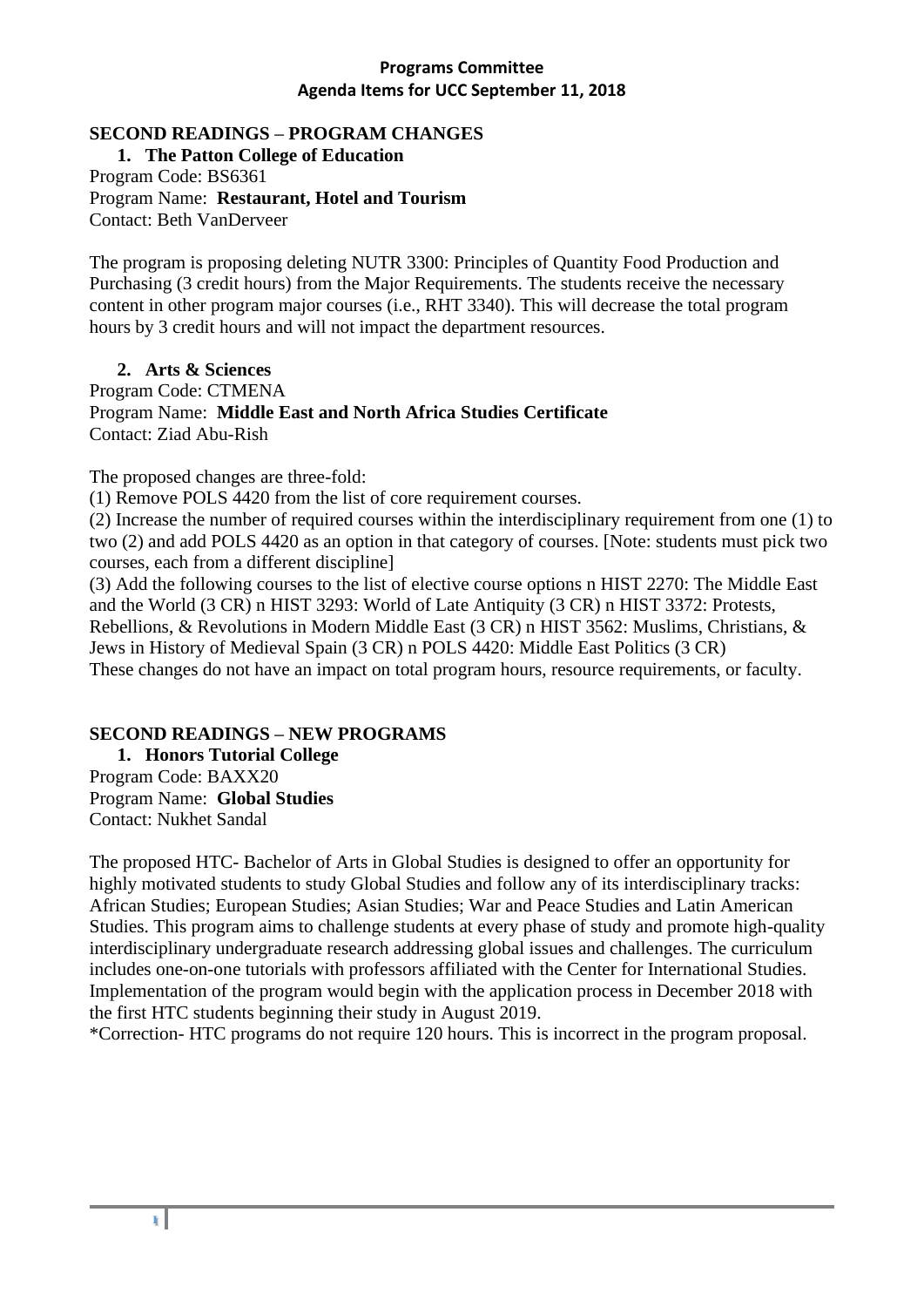# **2. The Patton College of Education**

Program Code: MSXX15 Program Name: **Tennis Professional Management**

Contact: Dave Carr

This Professional Tennis Management (PTM) master's degree program is a track within the Master of Science in Recreation and Sport Sciences. It will support a broad professional initiative to help prepare the next generation of tennis providers including tennis professionals, coaches and program administrators. The courses will provide content knowledge in coaching, event and facility management, and sport science. This 30 credit-hour PTM program is jointly developed through the Department of Recreation and Sport Pedagogy in The Patton College of Education and the Department of Sports Administration in the College of Business. The curriculum provides the necessary resources and instruction leading to successful management of tennis programs both on and off the court. Courses will be offered in an online format with an opening face to face residency course held at the National Tennis Center in Orlando. This joint effort will enhance professional development for current and future tennis professionals and coaches and will provide the latest educational and coaching resources. Faculty will come from Ohio University and The United States Tennis Association (USTA). Courses include: COED 6100 Coaching Workshop I (3) COED 6110 Foundations of Coaching I (3) COED 6140 Psychology of Coaching (3) COED 6160 Performance and Conditioning for Athletic Coaches (3) COED 6170 Ethics and Diversity for Sport Coaches (3) COED 6330 Analyzing Performance in Sport (3)

REC 5330 Event Planning in Recreation and Leisure Services (3)

REC 5430 Marketing for Recreation and Leisure Services (3)

SASM 6110 Foundations of Sport Business (3)

SASM 6570 Sponsorships in Sport (3)

# **3. The College of Fine Arts**

Program Code: BFXX03 Program Name: **Film** Contact: Steven Ross

Last spring, the Programs Committee received a communication from the Deans of CoFA and Scripps committing to a collaboration between Film and MDIA to work out the remaining details of the curriculum over the summer. The Dean of CoFA asked that PC recommend the program to UCC for first reading due to time sensitive state approvals and faculty hiring obligations.

Currently, the Film Division offers an MFA in Film, an MA in Film Studies, and a BFA in Film Tutorial degree as part of the Honors Tutorial Program. Throughout its history, the film program has stressed creativity, diversity, and a personalized academic experience for graduate and undergraduate students. The current proposal aims to continue this long history by creating a BFA in Film that will draw on and expand the already existing undergraduate education to allow students to pursue future careers in film production and related fields. The BFA in Film is a unique curriculum providing professional training in all major aspects of filmmaking alongside a solid foundation in film studies. The program prepares students to succeed in careers in the film and television industry, in professional areas utilizing time-based media (i.e., the web, advertising), and/or as independent artists.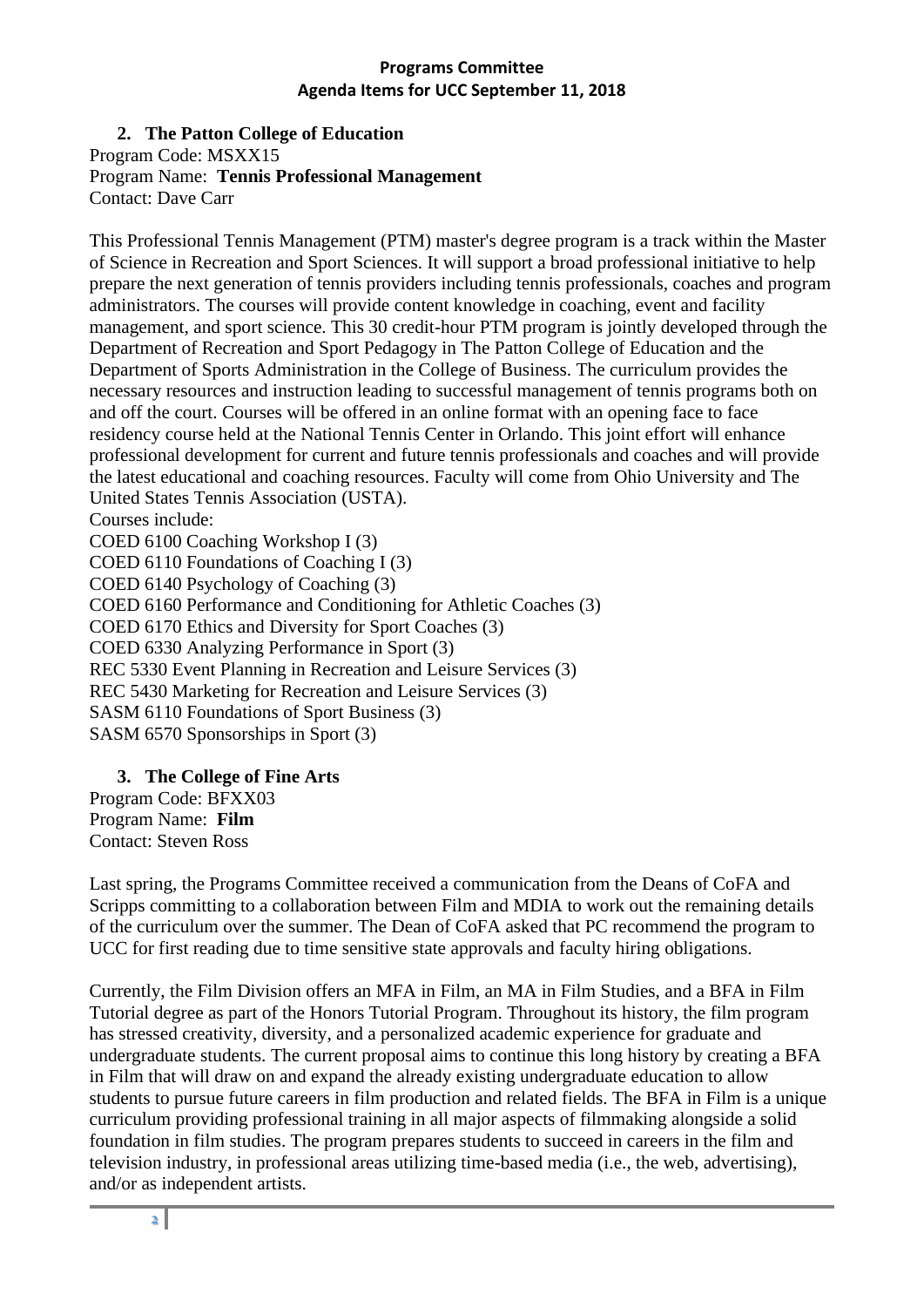Required Curriculum for a BFA in Film: 46 hours in Core Curriculum and 24 credit hours in additional requirements = 70 total credit hours. Core Curriculum:

| <b>Course Title</b>                            | <b>Credit</b><br><b>Hours</b> | <b>Academic Year</b> |
|------------------------------------------------|-------------------------------|----------------------|
| FILM 2020: Film Analysis                       | 3                             | Freshman             |
|                                                |                               |                      |
| FILM 2030: The Documentary                     | 3                             | Freshman             |
| One of the following:                          | 3                             | Freshman             |
| IART 1170: Intro to the Arts: Arts in Contexts |                               |                      |
| ART 1100: Seeing and Knowing the Visual        |                               |                      |
| <b>Arts</b>                                    |                               |                      |
| FILM 2050: Technical Toolbox I (new course)    | 3                             | Freshman             |
| <b>MDIA 1400: Video Production Basics</b>      | 3                             | Freshman             |
|                                                |                               |                      |
| FILM 2440: Narrative Screenwriting I (new      | 3                             | Sophomore            |
| course                                         |                               |                      |
| FILM 3400: Film Techniques                     | 3                             | Sophomore            |
| FILM 3150: Film Studies I (new course)         | 3                             | Sophomore            |
| One of the following:                          | 3                             | Sophomore            |
| MDIA 2800: Digital Post-Production             |                               |                      |
| FILM 3830: AVID Editing I                      |                               |                      |
| FILM 2010: History of World Cinema             | 3                             | Sophomore            |
| FILM 2900: Practicum                           | 3                             | Sophomore            |
| FILM 3110: Narrative Filmmaking I (new         | 4                             | Junior               |
| course)                                        |                               |                      |
| One of the following:                          | 3                             | Junior               |
| FILM 3460: Narrative Screenwriting II (new     |                               |                      |
| course)                                        |                               |                      |
| MDIA 3201: Screenwriting: The Adaptation       |                               |                      |
| MDIA 3202: Screenwriting for Television        |                               |                      |
| MDIA 3807: Art of Editing                      | 3                             | Junior               |
| FILM 4610: Motion Picture Production I         | 3                             | Senior               |
|                                                |                               |                      |
| <b>Total</b>                                   | 46                            |                      |

Additional requirements:

- 12 credit hours of FILM or MDIA electives (3000/4000 level classes)
- 3 credit hours of additional film studies classes after sophomore year from the following:
	- 1. FILM 4310: Film History I
	- 2. FILM 4320: Film History II
	- 3. FILM 4510: Film Theory I
	- 4. FILM 4520: Film Theory II
	- 5. FILM 4710: Film Topics Seminar I
	- 6. FILM 4720: Film Topics Seminar II
- 3 credit hours of FILM 4910: Internship or MDIA 4911: Los Angeles Internship
- 6 additional credits hours in COFA classes (IART, MUS, ART, AH, THAR, DAN)
- Total  $= 24$  credit hours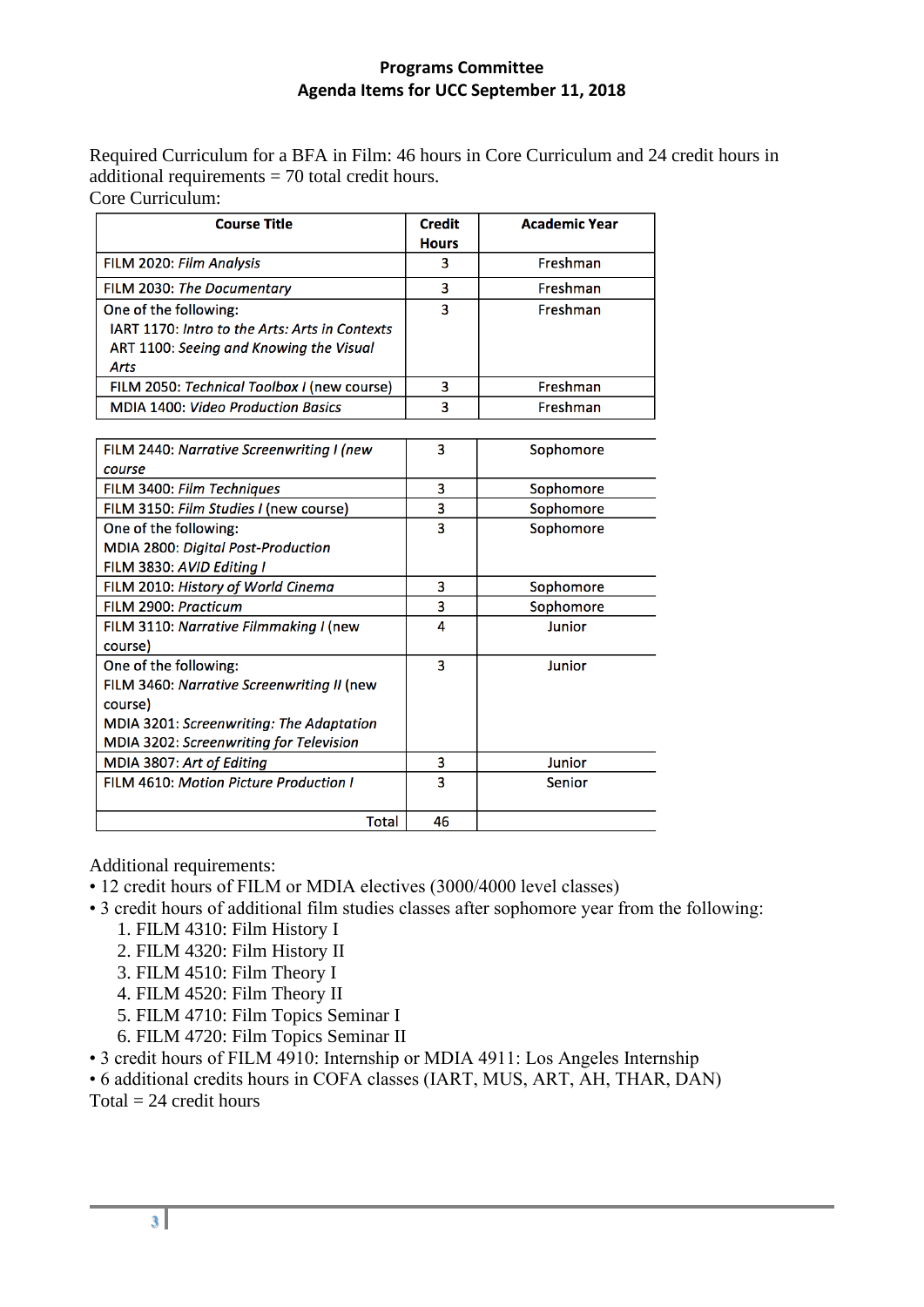**4. The College of Fine Arts** Program Code: ORXX20 Program Name: **Stage Management** Contact: Jeanette Buck

This proposal seeks to establish a 21-credit hour undergraduate Minor in Stage Management. This minor program introduces the student to the craft of stage management and develops techniques in personnel management and leadership. Through both classroom learning and hands-on experience stage managing a show in the Theater Division in the School of Dance, Film and Theater students develop skills in collaboration, communication, process and leadership. No additional resources are required for this minor.

Required courses are: THAR 1392 Fundamentals of Lighting, Sound, and Stage Management (3) THAR 3605 Stage Management (3) THAR 3610 Stage Management Seminar (3) THAR 2600 Practicum in Stage Management (4) THAR 3600 Practicum in Stage Management (6) EXPH 2280 Community First Aid, and CPR/AED for the Professional Rescuer (2)

**5. The College of Fine Arts** Program Code: ORXX19 Program Name: **Conducting**  Contact: Andrew Trachsel

This minor will give music students an opportunity to study conducting at a greater depth than what is required of them in their respective degree programs. The Undergraduate Conducting Minor program requires a minimum of 15 hours. Core Required Courses 1: Complete the following courses (4 hours):

MUS 3040 Instrumentation Credit Hours: 2.0

MUS 4550 Basic Conducting Credit Hours: 2.0

Core Required Courses 2: Complete a minimum 4 hours from the following courses: MUS 4560 Instrumental Conducting Credit Hours: 2.0 MUS 4561 Choral Conducting Credit Hours: 2.0 M US 4590 Advanced Instrumental Conducting (approved 2018) Credit Hours: 2.0 MUS 4591 Advanced Choral Conducting (in proposal process) Credit Hours: 2.0

Core Literature Courses 3: Complete a minimum 2 hours from the following courses: MUS 4210 Literature of Choral Music Credit Hours: 2.0 M US 4213 Literature of Orchestral Music Credit Hours: 2.0 MUS 4216 Literature of Band Music Credit Hours: 2.0

Elective Courses 4: Complete a minimum 5 hours from the following courses: MUS 2511 Wind Symphony Credit Hours: 1.0-2.0 MUS 2514 Symphonic Band Credit Hours: 1.0-2.0 MUS 2520 Symphony Orchestra Credit Hours: 1.0-2.0 MUS 2530 University Singers Credit Hours: 1.0-2.0 MUS 2531 Choral Union Credit Hours: 1.0-2.0 MUS 4942H Honors Recital (ex. Student Conductors Honors Recital) Credit Hours: 1.0- 2.0 MUS 3700 Applied Conducting (in proposal process) Credit Hours: 1.0-4.0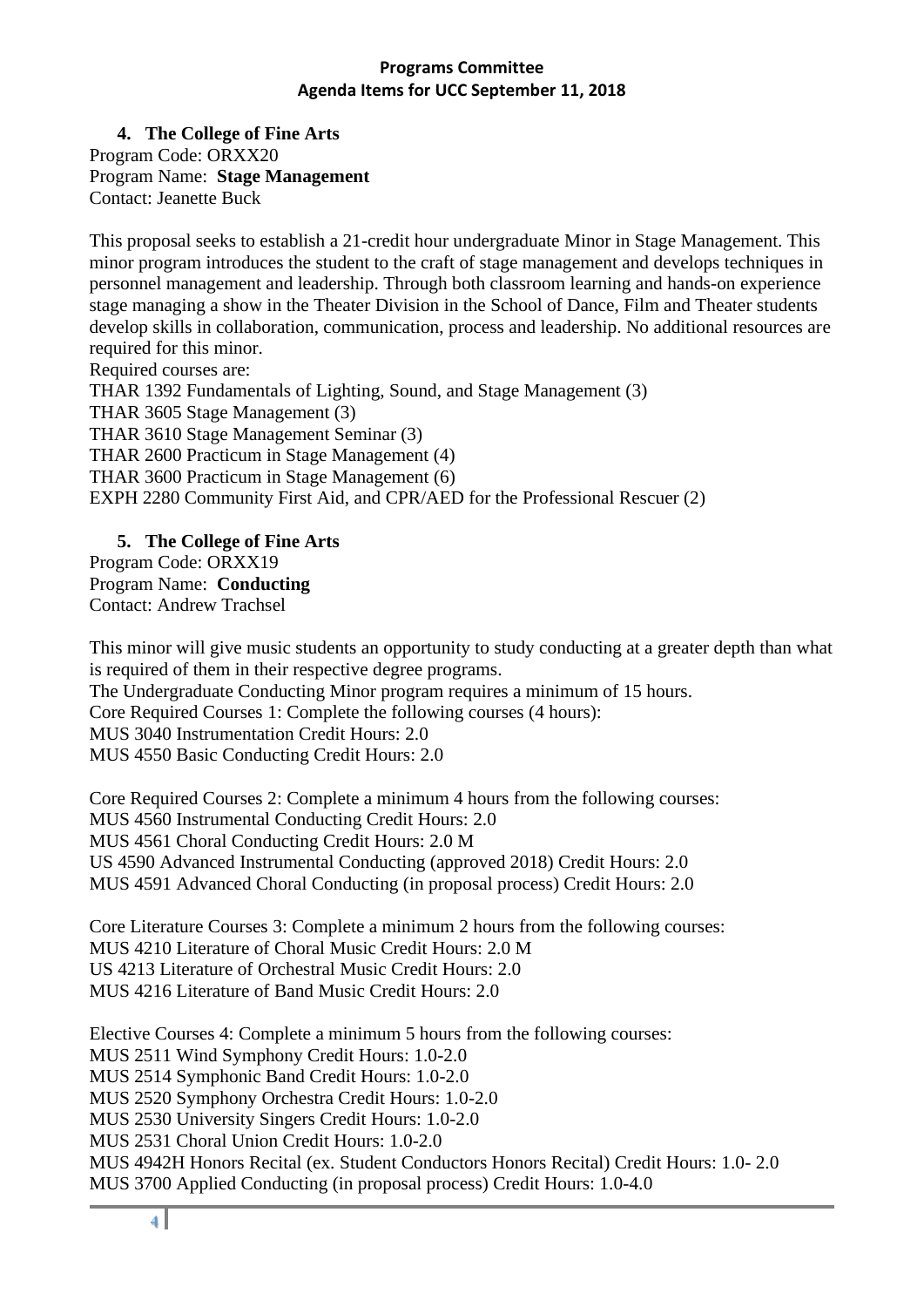Prerequisite Courses: These courses must be completed for admission into the program: MUS 1250 Introduction to Music History and Literature MUS 2020 Music Theory IV with minimum grade of C MUS 2420 Class Piano IV MUS 2040 Dictation and Sight Singing IV – accidentally not included in OCEAN proposal

# **6. College of Health Sciences & Professions**

Program Code: CTX22G Program Name: **Family Nurse Practitioner Certificate** Contact: Char Miller

This 19-credit hour post-master's certificate requires three clinical courses to fulfill eligibility criteria for national certification as an FNP. These courses are: NRSE 6820: Advanced Care of Women and Children (6 credit hours) NRSE 6821: Care of Adults and Older Adults (8 credit hours) NRSE 6720: FNP Practicum for post- master's Certificate (5 credit hours)

# **7. College of Health Sciences & Professions**

Program Code: CTX23G

### Program Name: **Adult Gerontology Acute Care Nurse Practitioner Certificate** Contact: Char Miller

Acutely ill patients increasingly dominate the inpatient population, and research has shown that in these settings nurse practitioners provide quality care, decrease length of stay, and improve patient and family satisfaction. Adult-Gerontology Acute Care Nurse Practitioners (AG ACNP) are needed to help assess and manage acutely ill patients within the inpatient/hospital setting and across hospital-to-clinic settings, including the emergency department, intensive care unit, specialty labs, acute and sub-acute care wards, specialty clinics, or any combination of the above. The Post-Master's AGACNP certificate is designed for those who already hold a Master's degree in nursing and wish to expand their knowledge to the advanced practice role of the AGACNP. This proposed certificate program has a total of 26 semester credits leading to specialized advanced practice certification eligibility. The proposed program of study includes 20 credit hours of trackspecific content designed to meet the core competencies and clinical hour requirements for AGACNP's set forth by the Commission on Collegiate Nursing Education (CCNE), our accrediting body.

- NRSE 6826, AGACNP Management of Common Adult Health Problems I (200 hours) practicum) (7ch)
- NRSE 6827, AGACNP Management of Common Adult Health Problems II, (200 hours of practicum) (7ch)
- NRSE 6721, AGACNP Practicum, (50 hours of practicum) (6ch)

# Pre-requisites to admission:

Students must have completed the following courses or the equivalent with a minimum of a B:

- NRSE 6231, Applied Clinical Pharmacology for the AGACNP
- NRSE 6232, Advanced Diagnostics and Procedures for Clinical Decision-Making
- NRSE 6221 Health Appraisal for Nurse Practitioners
- NRSE 6230 Advanced Pharmacology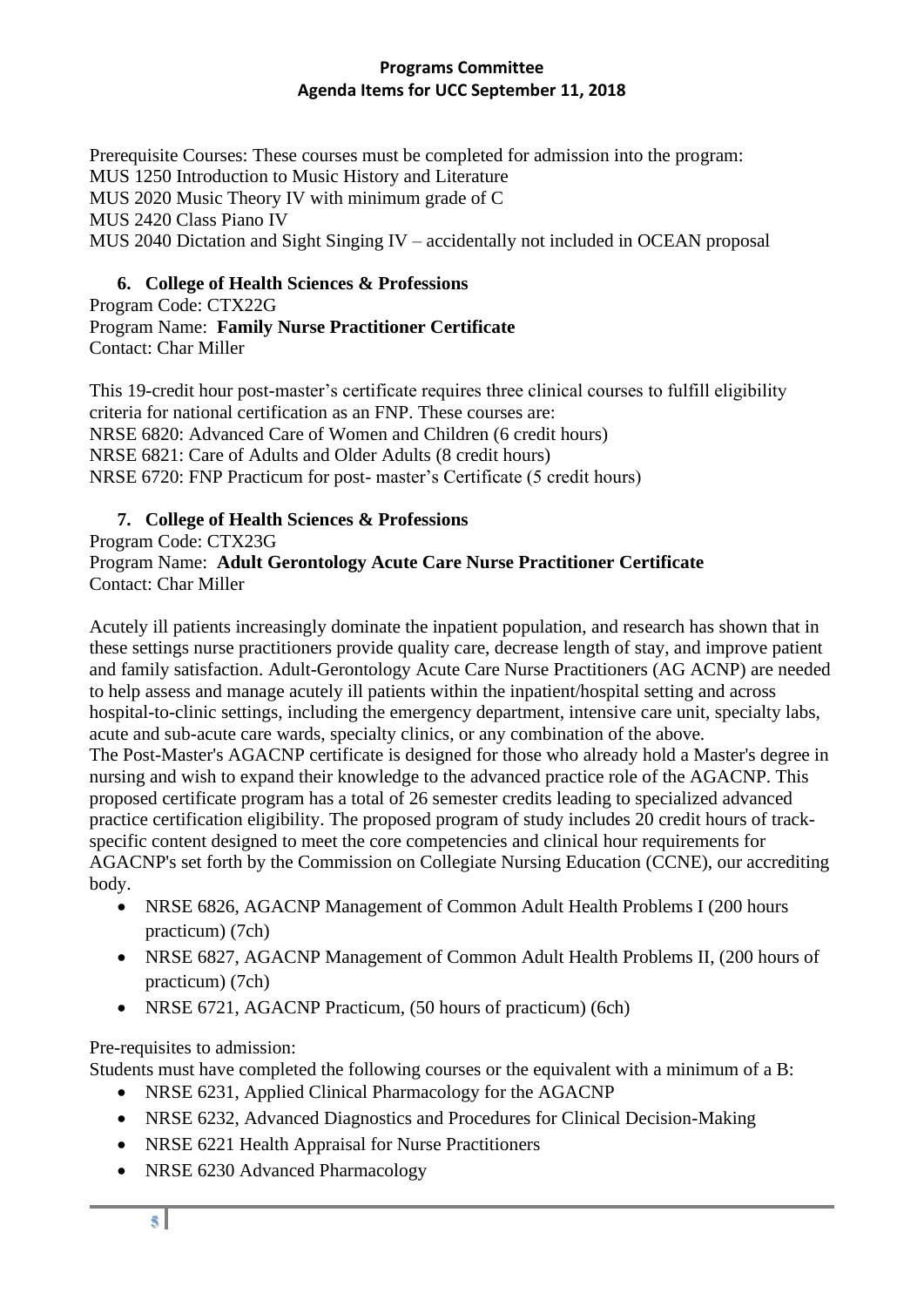• NRSE 6210 Advanced Pathophysiology

# **FIRST READING- PROGRAM CHANGES**

**1. The Patton College of Education** Program Code: BS6854 Program Name: **Early Childhood Education** Contact: Gene Geist

The Early Childhood Program is changing the intro course requirement from EDEC 1001 to EDTE 1000 because the State of Ohio TAG requires that we make this class a 3 hour course. The program also seeks to clarify the math requirement to read that any math above the MATH 1101 will fulfill the requirement. This change is to fix an irregularity between the documents in OCEAN and the catalog. OCEAN program sheet lists that students must take MATH 1101 and 1102 as their mathematics courses which was not the intent and must have been missed during the semester transition. We would like language in all documents to read "6 hours of mathematics at the MATH 1101 level or higher". We have students with AP credit and we also have students (including students in our Honors programs) who choose to take higher levels of mathematics. We also transfer in a number of students from other programs that have different mathematics requirements but that are still at an acceptable level of rigor. Limiting students to taking just 2 courses would put an undue burden on their prospects of graduating in a reasonable length of time and would only mean more waivers and substitution forms to have to be processed by the advisors.

# **2. The Patton College of Education**

Program Code: AA1106 Program Name: **Child Development** Contact: Gene Geist

Clarify the math requirement to read that any math above the MATH 1101 will fulfill the requirement. We propose changing this language to match the current DARS and would like language in all documents to read "3 hours of mathematics at the MATH 1101 level or higher".

**3. Arts & Sciences**  Program Codes: BA3311 Program Name: **Chemistry** Contact: Corey Beck

The proposed change will make the current requirement of Calculus II (MATH 2302) a possible option out of the following list: Calculus II, MATH 2302 Intro to Statistics, MATH 2500 Statistics for the Behavioral Sciences, PSY 2110

The proposed change will offer our students more flexibility and does not have an impact on the total program hours. The proposed changed does not affect any prerequisite requirements of the current B.A. program.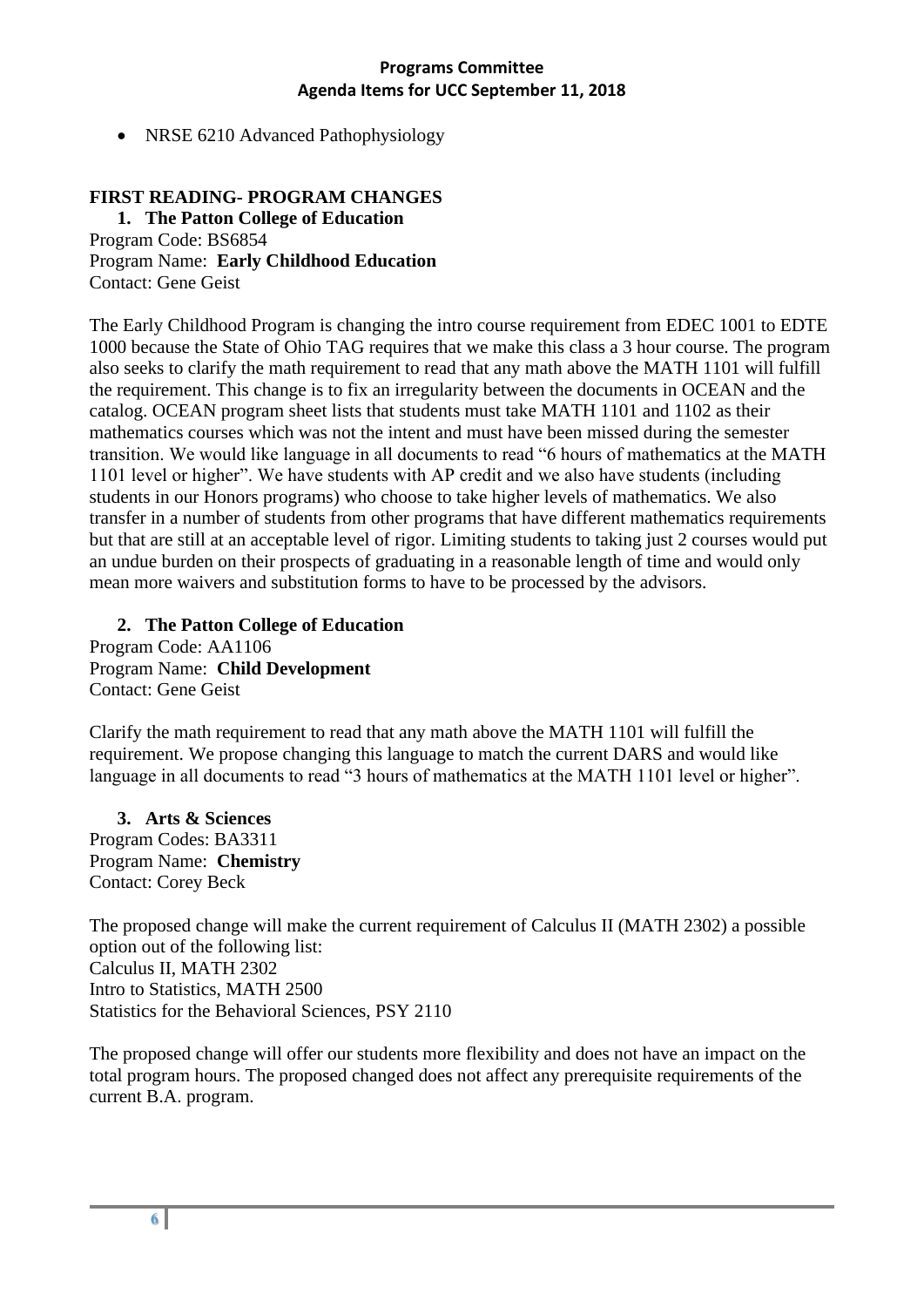# **4. Regional Higher Education- OHIO Lancaster**

Program Codes: AA5023 Program Name: **Engineering Technology** Contact: Gina Orr

The Engineering Technology program offered at the Lancaster campus needs to be revised to meet current needs in the manufacturing industry. Manufacturing is moving towards the use of more automated equipment and there is a need for graduates capable of programming, trouble shooting and working with this automated equipment (electromechanical technicians). We are finding electronics and robotics as well as Lean practices (quality control) and safety knowledge are more in demand. In order to satisfy these needs, and to stay within our current total program hours of 61, the new Engineering Technology curriculum will be reduced to only one track. The majority of all previous 'track' courses are covered in the curriculum, however, the mechanical trait course content may not be as in-depth as before. Some new courses need to be developed and prerequisites have been added to ensure courses are taken in proper sequence. The Chair of Engineering Technology and Management at the OHIO Athens campus is supportive of this change. A detailed chart of the revised curriculum is in OCEAN 1.9.

#### **5. Arts & Sciences**  Program Codes: BS3310 Program Name: **Forensic Chemistry** Contact: Rebecca Barlag

Upon our reaccreditation inspection by the Forensic Science Education Programs Accreditation Commission (FEPAC), several curriculum issues were identified making the program noncompliant with FEPAC standards. The changes proposed are to address these issues. Changes are as follows:

- Remove Tox/Trace and DNA Analyst tracks from the curriculum. Rationale: For our current Tox/Trace track, FEPAC did not approve BIOS 2060 as it was not 3000 level or above and ANTH 4470 is taught too infrequently. FEPAC also did not agree with the names of the tracks and felt they were misleading.
- Make UC 1900 a required course (there will be two sections of UC 1900 with the "Forensic" Chemistry LC" designation. Rationale: FEPAC requires a freshman "seminar" course. Impact on total program hours: This will add 1 credit hour to the major.
- Make LET 4950 a required course. Rationale: FEPAC requires a Forensic Science Capstone experience for graduating seniors. Impact on total program hours: This will add 3 credit hours to the major.
- Make CHEM 4880, BIOS 3100, and BIOS 3105 required courses Rationale: This will bring the total credit hours in the students' area of specialization to 21 in compliance with the minimum of 19 required by FEPAC. Impact on total program hours: This will only add 3 credit hour to the major, as BIOS 3100 and 3105 were already required for one of the tracks.

As all of these courses are already offered, there are no changes to the requirements for resources or faculty and no other department is affected.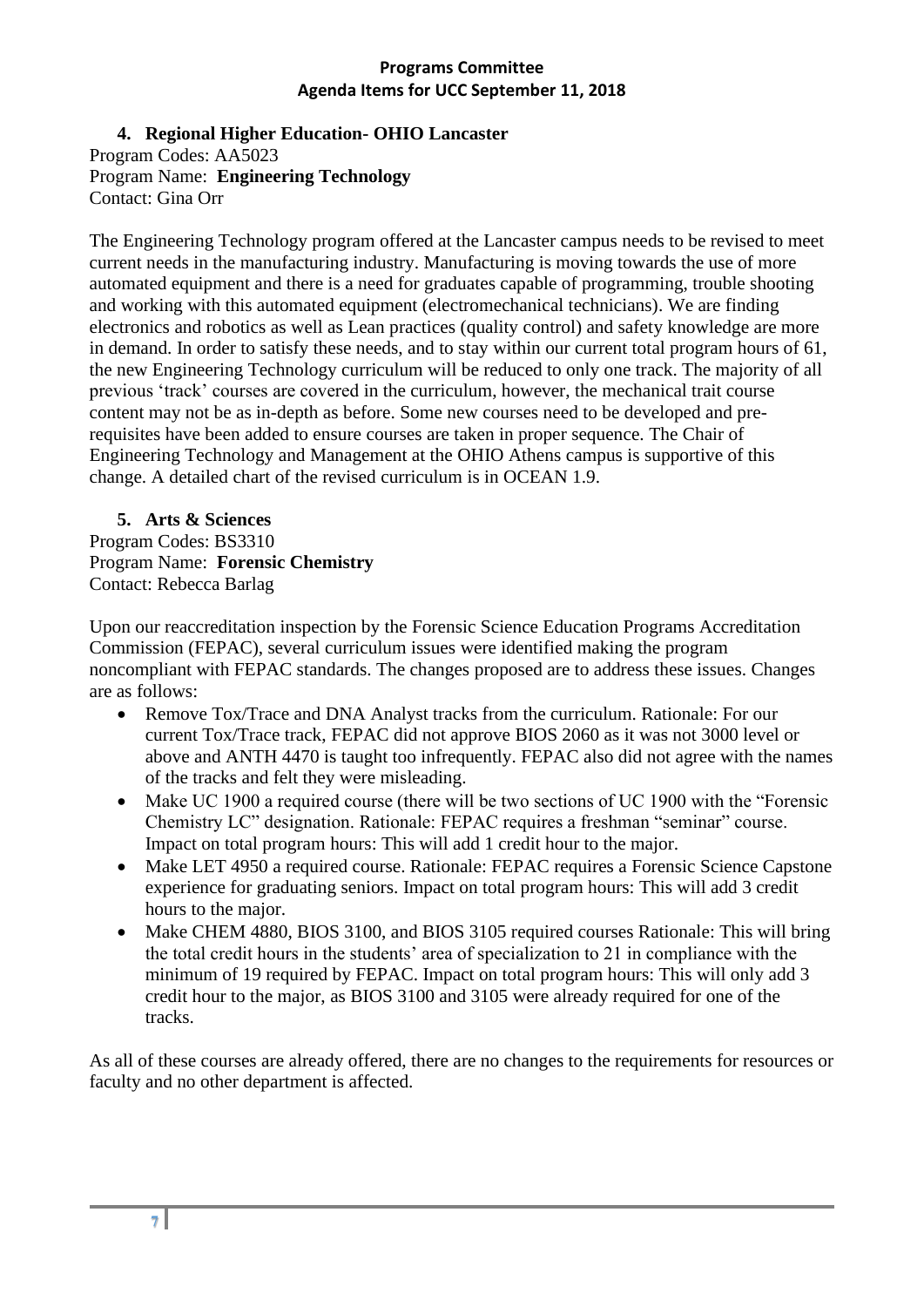#### **FIRST READING- NEW PROGRAM/ CERTIFICATE**

**1. Arts & Sciences**  Program Codes: MAXX10 Program Name: **War and Peace Studies** Contact: Nukhet Sandal

The Center for International Studies proposes the development of an innovative new interdisciplinary 30-credit (one-year) MA degree in War and Peace Studies (WPS). The degree will focus on international security and peace issues including dynamics of cooperation and conflict, war, terrorism, peacebuilding and peacekeeping among others. WPS has an undergraduate program, which is the largest major at the Center for International Studies. The proposed MA degree will be open to students from any background, and the graduates will find employment at the state and federal level, in addition to non-governmental organizations, businesses and military.

There is no need for additional facilities and staff to launch and sustain this program. Since the Center for International Studies already has five graduate programs, there is a solid infrastructure in place for the MA in War and Peace Studies. There will be a War and Peace Studies Director, who will oversee the undergraduate and graduate program (similar to the Latin American Studies, Asian Studies, and African Studies directors).

Students have to take INST 6500 Research in War and Peace Studies (4 credit hours); one area studies elective (4 credit hours); one methodology elective (4 credit hours); four elective courses from among the designated electives; and two 1-credit professional development courses (INST 5700 and INST 5701 – both currently under review on OCEAN).

Through the elective War and Peace focused courses, the students will be expected to identify diverse policy challenges and gaps in the academic literature related to War and Peace Studies, and propose solutions, and they will conduct a sophisticated literature review and original research paper (either as part of a class, or bridging insights from multiple courses under the guidance of the faculty advisor) to be submitted as part of the culminating experience. The culminating experience will be an exit exam that will be prepared and evaluated by the director of the War and Peace Studies program, and two faculty members whom the student has taken courses from and who agree to be on the exam committee. As part of the culminating experience, the student also needs to provide a significant research paper written during their time as an MA student in War and Peace Studies. The significant paper will be evaluated and approved by the Director of War and Peace Studies and the other members of the exam committee

# **EXPEDITED REVIEW**

**1. Arts & Sciences** 

Program Codes: OR4201, BA4203, BA4201 Program Name: **Political Science Minor, BA in Political Science – Pre-Law, Political Science** Contact: Michael Burton

Currently the Department of Political Science has a requirement for majors and minors such that students may take no more than one of the following types of courses in fulfillment of requirements: Special Topics, Independent Study, and Research. While the original rationale has become somewhat lost to history, currently the restriction is impeding some students' academic